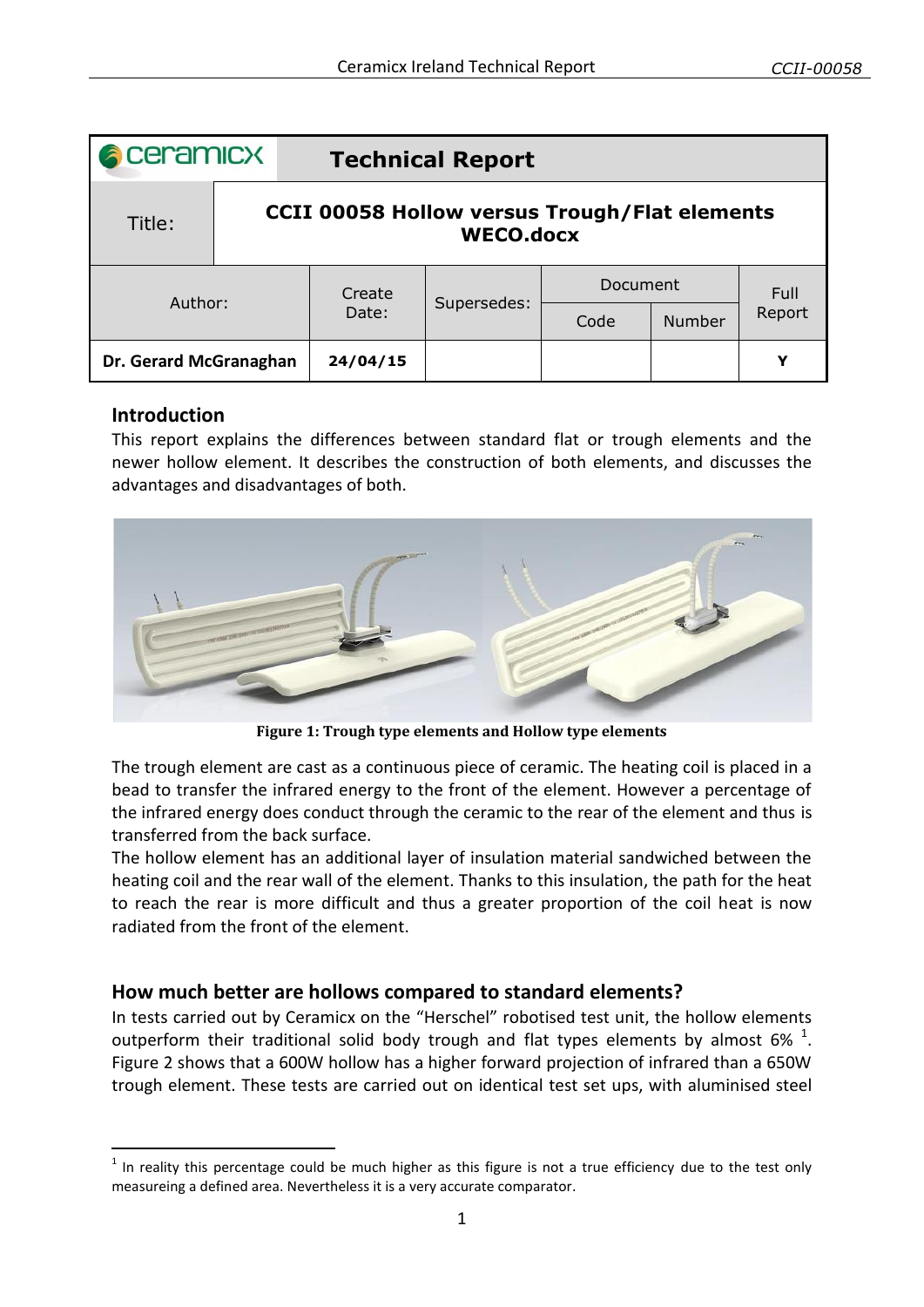reflectors, regulated power supply and a top quality Medtherm Corporation heat flux gauge guided by an ABB robot.



<span id="page-1-0"></span>**Figure 2: Infrared energy as a percentage of input power for Ceramicx FTE 650W vs. FFEH 600W**

In terms of power output, the Herschel detected 314W watts form the 600W hollow compared to 302W from the 650W trough, a very credible demonstration of the higher energy efficiency and projection of the hollow element. This is clearly seen in [Figure 3](#page-1-1) below where more infrared energy is emitted with less input power.



<span id="page-1-1"></span>